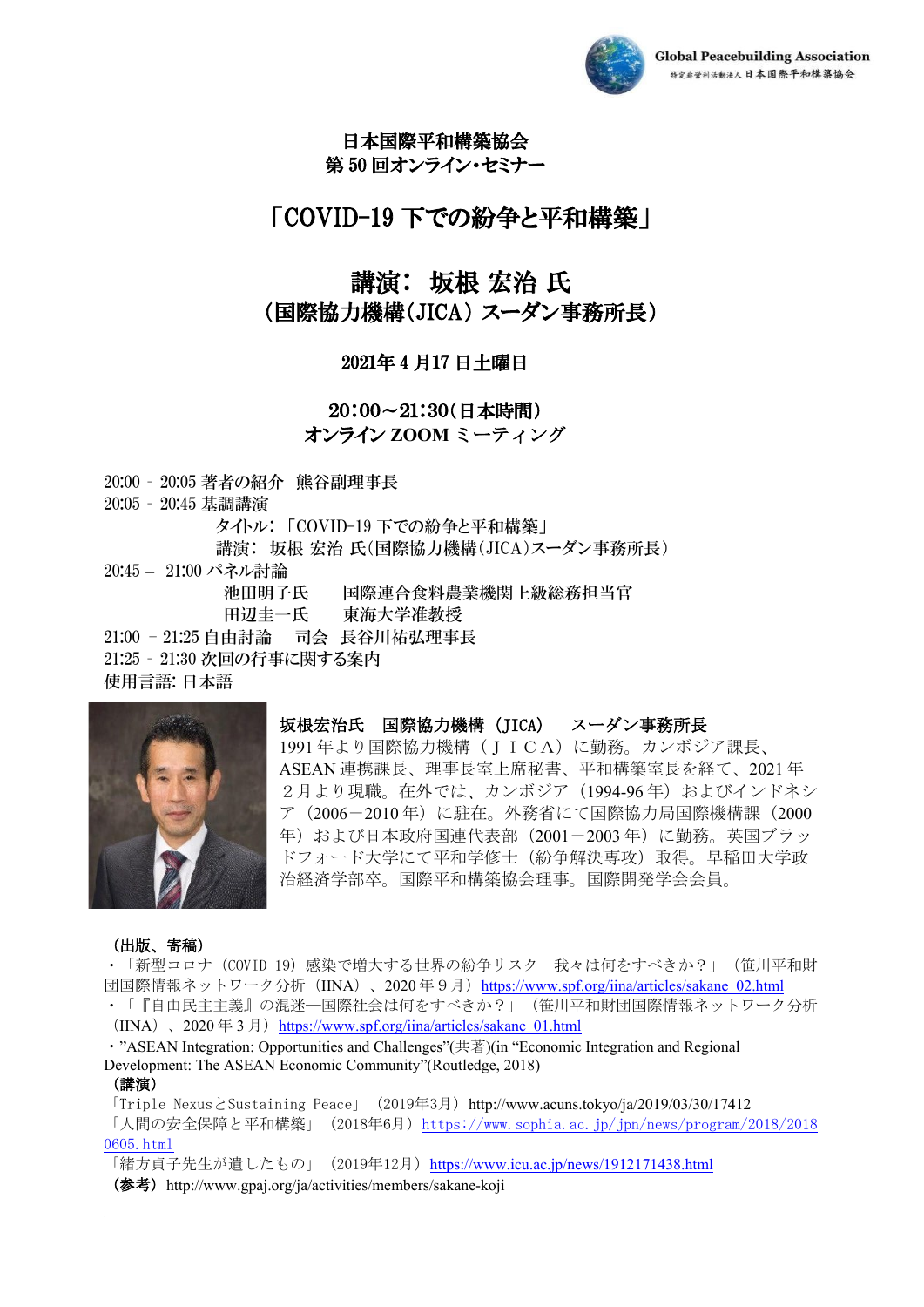

### パネル討論者 池田明子氏



東京都出身。シンガポール日本人学校、中学校およびシンガポールアメリカンスクー ル卒業後、早稲田大学第一文学部卒業。その後、米国ニュースクール大学院大学にて 社会学修士を取得。1993年に国連ボランティア本部にて勤務、1994年から1995年まで 国連開発計画ナイロビ事務所にて勤務し人間住居とナイロビのスラムの向上の仕事に 携わる。1994

年に国連競争試験に合格。1995年より国連本部経済社会局にて社会開発基金を担当、 2000年より国連本部平和維持活動局地雷対策課にて犠牲者支援問題を担当。2007年か ら2008年まで国連民主主義基金事務所へ出向し民主主義基金を担当。2010年上海世界 万博の国連館において行われた「国連と平和活動」の特別展示会を立ち上げ、その後 2010年末からイラク国連平和維持ミッション

クウェート事務所に勤務を経てDPKO/UNAMIバグダット本部にて総務局長特別担当 官として勤務。2012年よりDPKO/UNMILリベリア本部にて総務局サポート担当官とし て活躍、2015年よりFAO国連食糧農業機関へ移動。ローマ勤務を2年間経て現在 FAO中近東地域事務所上級総務サポート担当官。

#### 田辺圭一氏



東海大学教養学部国際学科准教授。国連学会、人間の安全保障学会、国連システム学 術評議会東京事務所、米国ワシントン州公認会計士協会会員。2020 年度より日本国際 平和構築協会監事。国連南スーダンミッション民政官 (2013-2014)、国連アフガニスタ ン支援ミッション開発調整官 (2010-2013)、国連世界食糧計画ローマ本部ドナーリレー ションズオフィサー (2006-2007)、ミャンマー事務所南シャン州サブオフィス長 (2005- 2006)、緊急支援調整官&報告官 (2004-2005)、KPMG コーポレートファイナンスチー フコンサルタント (1999-2004)等として勤務。コロンビア大学国際公共政策大学院修士 (1998)、早稲田大学政治学士(1992)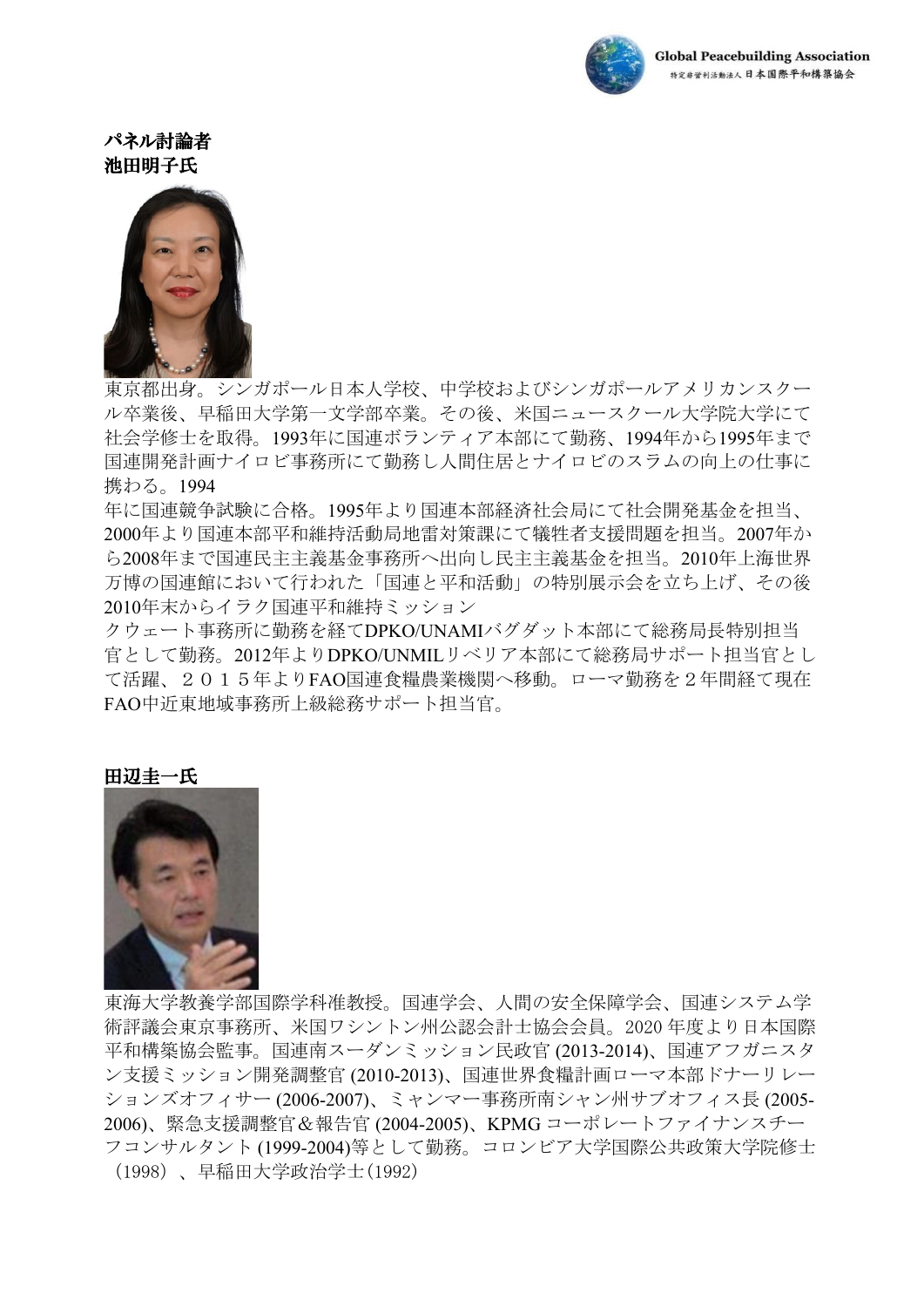

## G**PAJ** t**he 50th Online Seminar**

## **Conflict and Peacebuilding under COVID-19**

## **Speaker: Mr. Koji Sakane (Japan International Cooperation Agency, Chief Representative, Sudan)**

## **Saturday, April 17, 2021**

### $20:00 \sim 21:30(JST)$ **Online ZOOM Meeting**

20:00 - 20:05 Introduction of the speaker (by Vice President Kumagai) 20:05 - 20:45 Speech Title: Conflict and Peacebuilding under COVID-19 Speaker: Mr. Koji Sakane (Japan International Cooperation Agency, Chief Representative, Sudan) 20:45 - 21:00 Panel discussion Panelist Ms. Akiko Ikeda, Senior Administrative Officer of FAO Regional Office for the Near East and North Africa, Cairo Mr. Keiichi Tanabe, Associate Professor, Tokai University 21:00 - 21:25 Discussion Moderator: President Hasegawa 21:25 - 21:30 Announcement of the next seminar

Language: Japanese



## **Mr. Koji SAKANE Chief Representative, Sudan Office Japan International Cooperation Agency (JICA)**

Mr. Koji Sakane became Chief Representative of JICA Sudan office in February, 2021. Before taking this post, he worked as Senior Director of JICA Peacebuilding Office around 4 years. He has 30-years of professional experiences on peace and development. His recent career includes Deputy Chief Secretary at President Office (2014-2017),

Director for Planning and ASEAN Coordination (2011-2014) and Director for Cambodia (2010-2011). He has field experiences at Indonesia (2006-2010) and Cambodia (1994-1996). He also served at Permanent Mission of Japan to the United Nations (2001-2003).

He obtained Master degree on Conflict Resolution at Bradford University, and Bachelor degree on Political Science at Waseda University.

He is a board member of Global Peace Association of Japan [\(http://www.gpaj.org/about/board-of-directors,](http://www.gpaj.org/about/board-of-directors) [http://www.gpaj.org/activities/members/sakane](http://www.gpaj.org/activities/members/sakane-koji)[koji\)](http://www.gpaj.org/activities/members/sakane-koji), and a member of Japan Society of International Development.